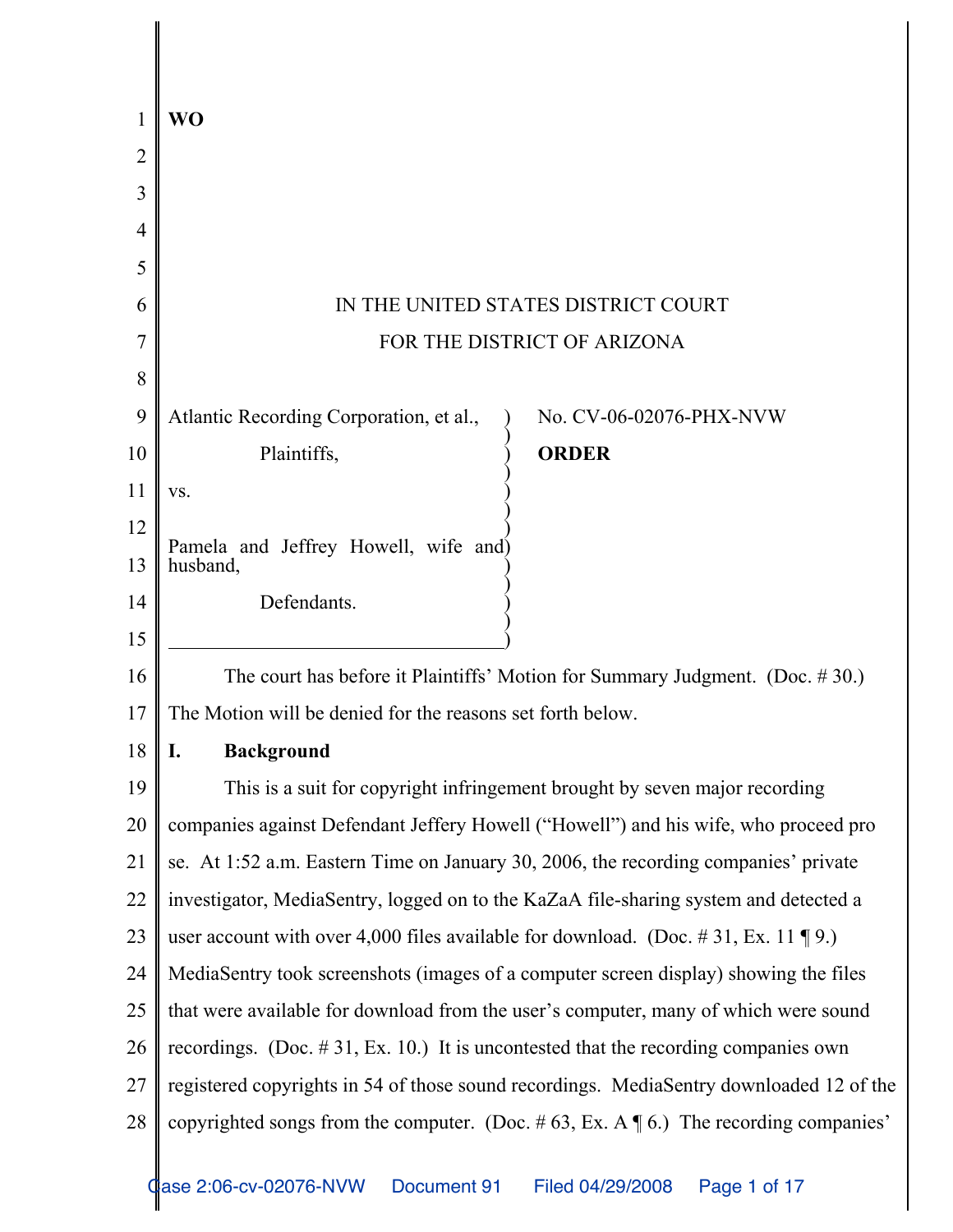1 2 expert determined that the music had originally been downloaded from other users on the Internet. (Doc. # 31, Ex. 12 ¶ 22.)

3 4 5 6 7 8 9 10 11 12 13 The recording companies traced the computer to Howell and his wife and filed this action for copyright infringement. At the close of discovery, they moved for summary judgment that Howell violated their exclusive right to distribute the 54 copyrighted sound recordings. They attached seven pages of their April 4, 2007 deposition of Howell. Their briefs maintained that Howell admitted at the deposition that "all of the sound recordings [at issue] were in the KaZaA shared folder that he created on his computer," (doc. #30 at 8), and that he made "the affirmative choice to use KaZaA to share files" (doc. # 38 at 3). The portion of the deposition that the recording companies provided appeared to support their allegation and Howell did not submit any additional portions of the deposition with his response. (Doc. #31, Ex. 9.) The court granted the motion for summary judgment. (Doc. # 43.)

14 15 16 17 18 19 20 21 22 23 24 25 26 27  $28$   $-2$  -Howell then submitted a motion to reconsider, asserting that he had never stated that the sound recordings were in the publically accessible KaZaA folder ("shared folder") and attaching portions of the deposition that appeared to contradict the recording companies' claim that he had admitted to sharing the sound recordings. (Doc. # 47.) The court granted his motion and called for further briefing. Additional portions of the Howell deposition later submitted by the recording companies showed that Howell had not, in fact, admitted to placing the sound recordings in the KaZaA shared folder: Q: [Y]ou would agree with me that when KaZaA ran on your computer, you were automatically sharing your KaZaA files with anyone who wanted to download them? [Howell]: Yes. Q: And this includes any songs that you copied from your own CDs on to your computer that were placed in your KaZaA folder? [Howell]: No. That should not have ever happened. . . .

Case 2:06-cv-02076-NVW Document 91 Filed 04/29/2008 Page 2 of 17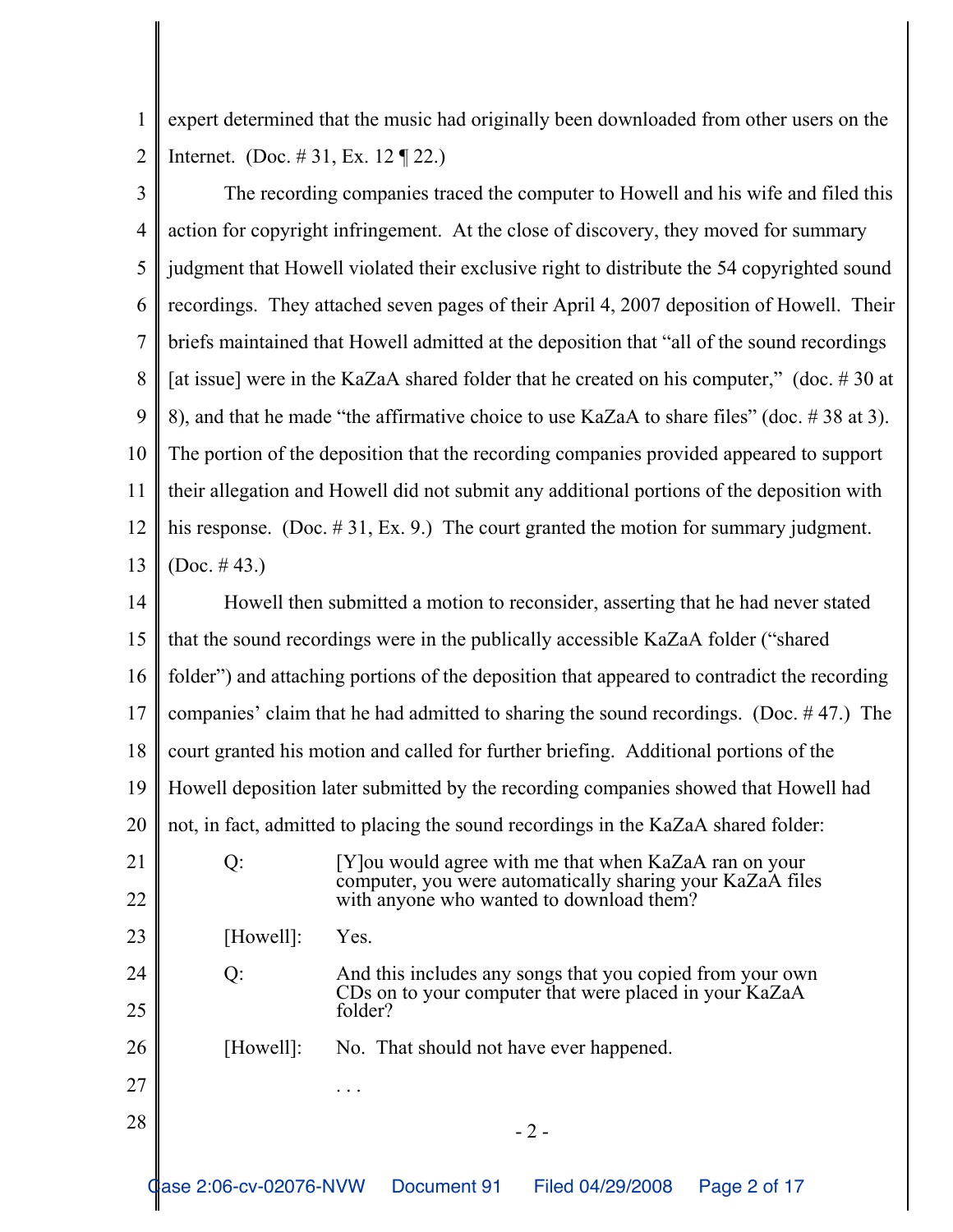| 1<br>2                     |                                                                                      | because it should have only been sharing the shared folder<br>and in the shared folder was pornography and free to the<br>public software, e-books. |  |
|----------------------------|--------------------------------------------------------------------------------------|-----------------------------------------------------------------------------------------------------------------------------------------------------|--|
| 3                          | Q:                                                                                   | And why didn't you place your music in your shared folder?                                                                                          |  |
| 4<br>5                     | [Howell]:                                                                            | Because that's not where it belongs. It belongs in my music<br>folder.                                                                              |  |
|                            |                                                                                      |                                                                                                                                                     |  |
| $\boldsymbol{\theta}$<br>7 | Q:                                                                                   | Now did you $-$ were [the files being shared] files that you put<br>in your KaZaA program but not in a shared folder?                               |  |
| 8                          | [Howell]:                                                                            | No. They had never had any $-$ there was nothing to do with<br>KaZaA whatsoever.                                                                    |  |
| 9                          |                                                                                      |                                                                                                                                                     |  |
| 10                         |                                                                                      | That's what I've been pointing out ever since the very first                                                                                        |  |
| 11<br>12                   |                                                                                      | conversation. It has files from my personal folder, from my<br>music folder, from my shared folder and god knows else<br>where.                     |  |
| 13                         |                                                                                      |                                                                                                                                                     |  |
| 14                         | Q:                                                                                   | [A]nd you acknowledge now that you were sharing sound<br>files on KaZaA for anyone to download?                                                     |  |
| 15<br>16                   | [Howell]:                                                                            | I was not, no. The computer was, but I was not.                                                                                                     |  |
| 17                         |                                                                                      |                                                                                                                                                     |  |
| 18                         |                                                                                      | The computer in some form, all right? Whether it was a<br>malfunction of the program or a tampering by a third party or                             |  |
| 19                         |                                                                                      | even Windows itself going back to a previous edition or<br>whatever like that – made files that I did not know available<br>on the Internet $-$     |  |
| 20                         |                                                                                      |                                                                                                                                                     |  |
| 21                         |                                                                                      | which included music folder.                                                                                                                        |  |
| 22                         |                                                                                      |                                                                                                                                                     |  |
| 23                         | (Doc. #80, Ex. A at $145-49$ .)                                                      |                                                                                                                                                     |  |
| 24                         | To summarize, Howell admitted that he created the KaZaA account and username         |                                                                                                                                                     |  |
| 25                         | that MediaSentry identified, that he installed the KaZaA file-sharing program on the |                                                                                                                                                     |  |
| 26                         | computer, and that he authorized certain types of files to be shared through KaZaA.  |                                                                                                                                                     |  |
| 27                         | (Doc. ## 31, Ex. 9 at 164–65, 208–10; 63, Ex. C at 139.) However, he denied having   |                                                                                                                                                     |  |
| 28                         | $-3-$                                                                                |                                                                                                                                                     |  |
|                            | ase 2:06-cv-02076-NVW                                                                | Document 91<br>Filed 04/29/2008<br>Page 3 of 17                                                                                                     |  |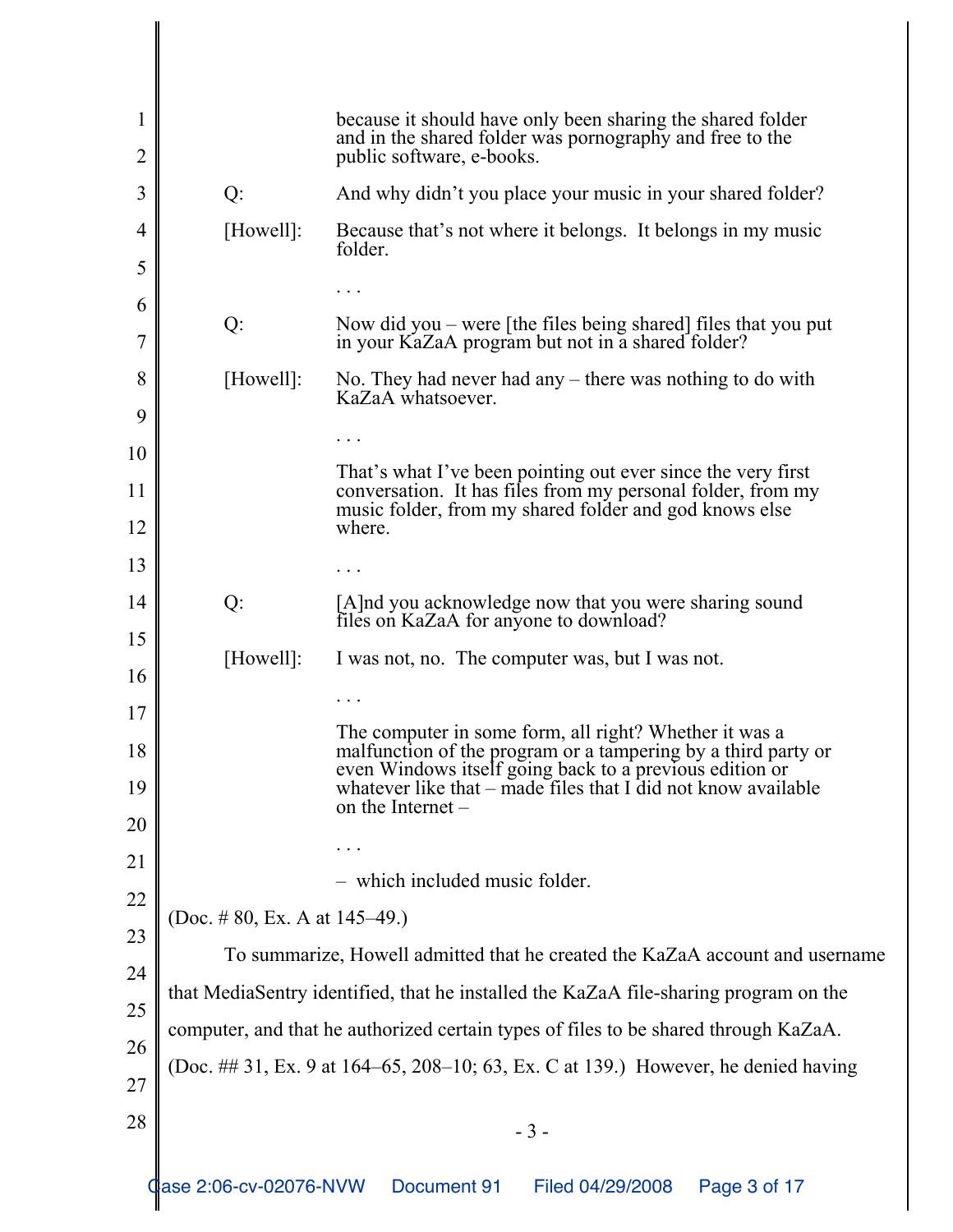1 2 3 4 5 6 7 8 9 10 11 placed the copyrighted sound recordings in the KaZaA shared folder or having otherwise authorized sharing of those files. (Doc.  $# 63$ , Ex. C at 170.) According to Howell, the screenshots taken by MediaSentry show that the KaZaA program was, without his authorization, granting public access to files on his computer that were not in the shared folder. *(Id.* at 173.) He also testified that there were other people who had access to the computer and the KaZaA user account that could be responsible for the recordings having been publicly available for download. (*Id.* at 99, 105, 162.) He further denied that he originally downloaded the copyrighted sound recordings through KaZaA. (Doc. # 80, Ex. A at 182–83.) Rather, he claimed to own compact discs containing the sound recordings at issue and to have copied the recordings to his computer for personal use. (*Id.* at 114–116.)

#### 12 **II. Standard of Review**

13 14 15 16 17 18 19 20 21 22 23 24 Rule 56(c), Fed. R. Civ. P., provides that summary judgment is proper when "the pleadings, depositions, answers to interrogatories, and admissions on file, together with affidavits, if any, show that there is no genuine issue as to any material fact and that the moving party is entitled to a judgment as a matter of law." A "genuine issue" of material fact will be absent if, "viewing the evidence and inferences which may be drawn therefrom in the light most favorable to the adverse party, the movant is clearly entitled to prevail as a matter of law." *Jones v. Halekulani Hotel, Inc.*, 557 F.2d 1308, 1310 (9th Cir. 1977); *see also Baldwin v. Trailer Inns, Inc.*, 266 F.3d 1104, 1111 (9th Cir. 2001). Any supporting facts presented by the parties must be admissible into evidence. Fed. R. Civ. P. 56(e). Conclusory and speculative testimony in affidavits and moving papers is insufficient to raise genuine issues of fact and to defeat summary judgment. *Thornhill Publ'g Co., Inc. v. GTE Corp.*, 594 F.2d 730, 738 (9th Cir. 1979).

25 26 27 The party seeking summary judgment bears the initial burden of informing the court of the basis for its motion and identifying those portions of the pleadings, depositions, answers to interrogatories, and admissions on file, together with the

 $28$   $-4$  -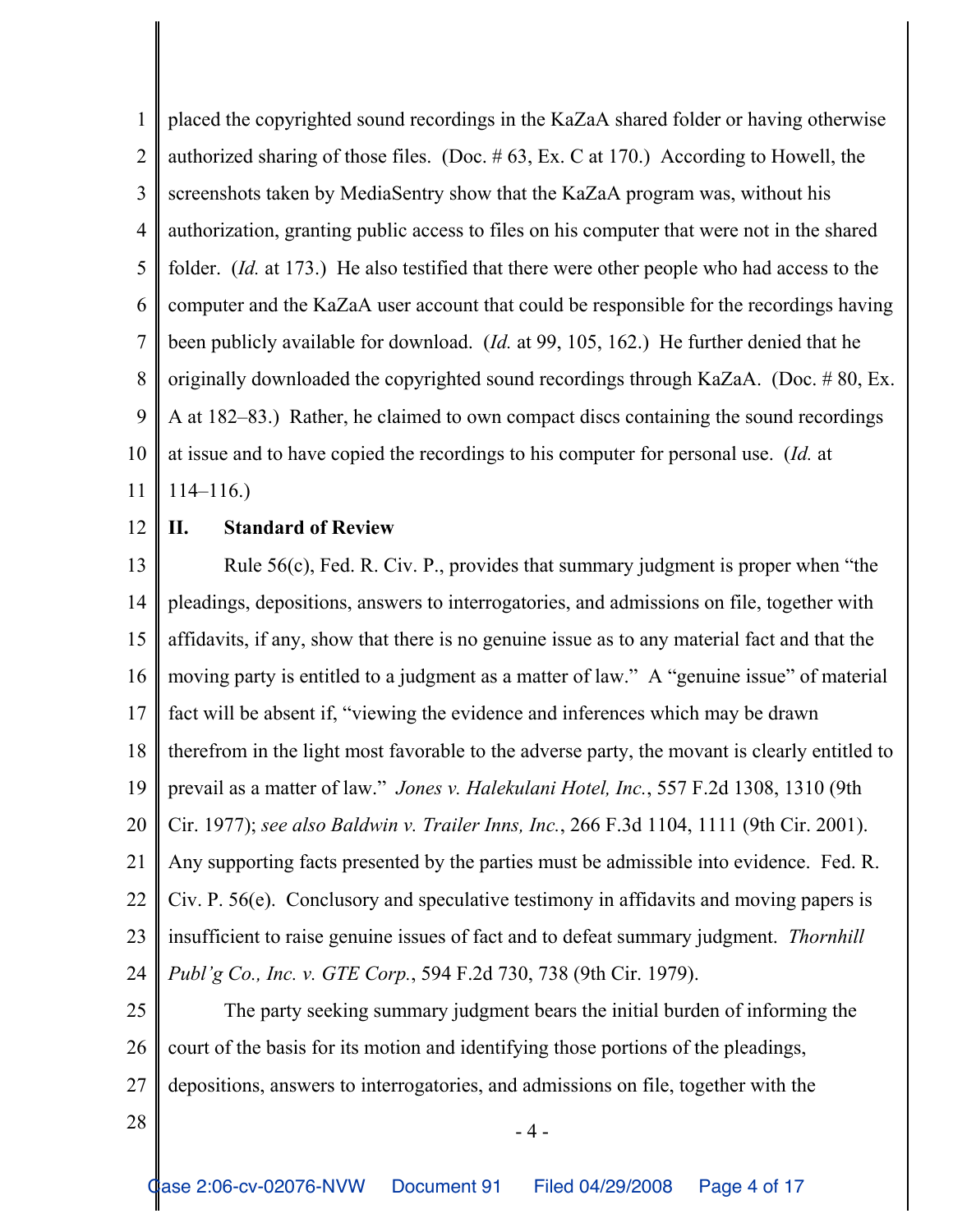1 2 3 4 5 6 7 8 9 10 11 affidavits, if any, which it believes demonstrate the absence of any genuine issue of material fact. *See Celotex Corp. v. Catrett*, 477 U.S. 317, 322–23 (1986). The nature of this responsibility varies, however, depending on whether the movant or the non-movant would bear the burden of persuasion at trial with respect to the issue at hand. If, as here, the burden of persuasion at trial would be on the party moving for summary judgment, that party may satisfy its initial burden of production only by showing that it would be "entitle[d] . . . to a directed verdict if the evidence went uncontroverted at trial." *Houghton v. South*, 965 F.2d 1532, 1536 (9th Cir. 1992); *cf. Berry v. Bunnell*, 39 F.3d 1056, 1057 (9th Cir. 1994) ("A directed verdict is proper when the evidence permits only one reasonable conclusion."). Where the moving party has met its initial burden with a properly supported

12 13 14 15 16 17 18 19 20 21 22 23 24 motion, the party opposing the motion "may not rest upon the mere allegations or denials of his pleading, but . . . must set forth specific facts showing that there is a genuine issue for trial." *Anderson v. Liberty Lobby, Inc.*, 477 U.S. 242, 248 (1986). Summary judgment is appropriate against a party who "fails to make a sufficient showing to establish the existence of an element essential to that party's case, and on which that party will bear the burden of proof at trial." *Celotex Corp.*, 477 U.S. at 322; *Matsushita Elec. Indus. Co. v. Zenith Radio Corp.*, 475 U.S. 574, 586 (1986) (nonmovant's showing of "some metaphysical doubt" as to material facts insufficient); *see also Citadel Holding Corp. v. Roven*, 26 F.3d 960, 964 (9th Cir. 1994). Summary judgment is not appropriate when the nonmoving party identifies or produces evidence from which a reasonable juror, drawing all inferences in favor of the nonmoving party, could return a verdict in the nonmoving party's favor. *United States v. Shumway*, 199 F.3d 1093, 1103–04 (9th Cir. 1999).

25 **III. Analysis**

26 27 Under 17 U.S.C. § 501(a), "[p]laintiffs must satisfy two requirements to present a prima facie case of direct infringement: (1) they must show ownership of the allegedly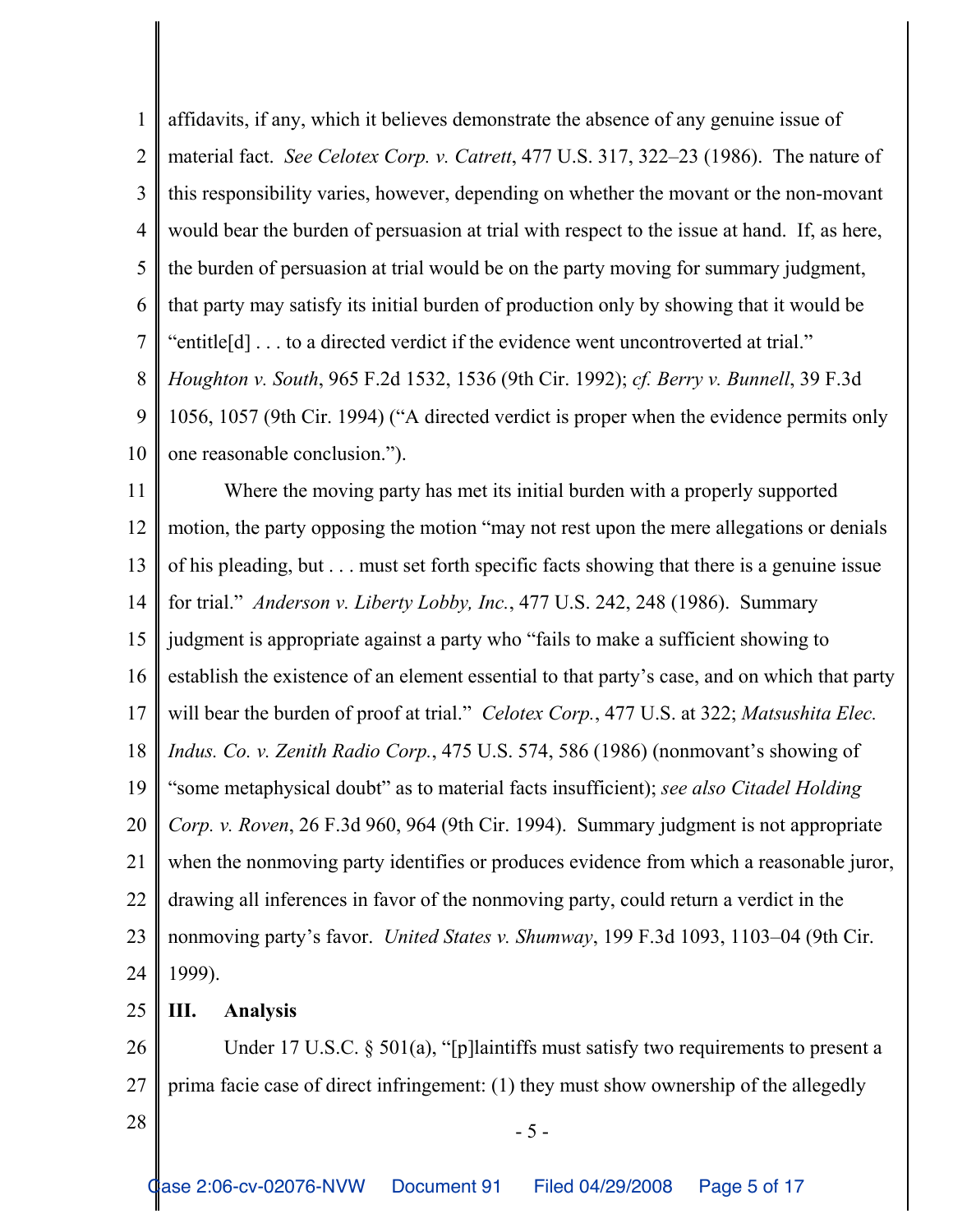1 2 3 infringed material and (2) they must demonstrate that the alleged infringers violate at least one exclusive right granted to copyright holders under 17 U.S.C. § 106." *A&M Records, Inc. v. Napster, Inc.*, 239 F.3d 1004, 1013 (9th Cir. 2001).

4

# **A. Plaintiffs Have Established Copyright Ownership**

5 6 7 8 9 10 11 The recording companies' ownership of valid copyrights to the sound recordings is not in dispute. Affidavits establish that they held valid, registered copyrights effective prior to the date on which the sound recordings were found in the "jeepkiller@kazaa" shared folder. (Doc.  $\# 31$ , Ex. 4–7.) In his deposition, Howell stated that he "[did not] agree with the law" that the recording companies own the copyrights, but he also "[did not] dispute that they own them." (Doc. #31, Ex. 9 at 252.) Thus, the first element of the recording companies' claim of copyright infringement has been satisfied.

12

## **B. Plaintiffs Have Not Established Unlawful Distribution**

13 14 15 16 17 18 19 20 21 22 23 24 25 26 27  $28 \text{ }$  - 6 -Section 106(3) of the Copyright Act of 1976 grants to "the owner of copyright ... the exclusive rights to . . . distribute copies or phonorecords of the copyrighted work to the public by sale or other transfer of ownership, or by rental, lease, or lending." 17 U.S.C.  $\S$  106(3). The statute does not define the term "distribute," so courts have interpreted the term in light of the statute's plain meaning and legislative history. The general rule, supported by the great weight of authority, is that "infringement of [the distribution right] requires an actual dissemination of either copies or phonorecords." *Nat'l Car Rental Sys. v. Computer Assocs. Int'l, Inc.*, 991 F.2d 426, 434 (8th Cir. 1993). *See also Perfect 10, Inc. v. Amazon.com, Inc.*, 487 F.3d 701, 718 (9th Cir. 2007) ("[T]he district court's conclusion [that distribution requires an 'actual dissemination'] is consistent with the language of the Copyright Act."); *London-Sire Records, Inc. v. Doe 1*, No. 04cv12434-NG, \_\_\_\_ F. Supp. 2d \_\_\_\_, 2008 WL 887491, at \*10 (D. Mass. Mar. 31, 2008); *Musical Prods., Inc. v. Roma's Record Corp.*, No. 05-CV-5903(FB)(VVP), 2007 U.S. Dist. LEXIS 16064, at \*3, 2007 WL 750319, at \*1 (E.D.N.Y. Mar. 7, 2007); *In re. Napster, Inc. Copyright Litig.*, 377 F.Supp. 2d 796, 802 (N.D. Cal. June 1, 2005) (listing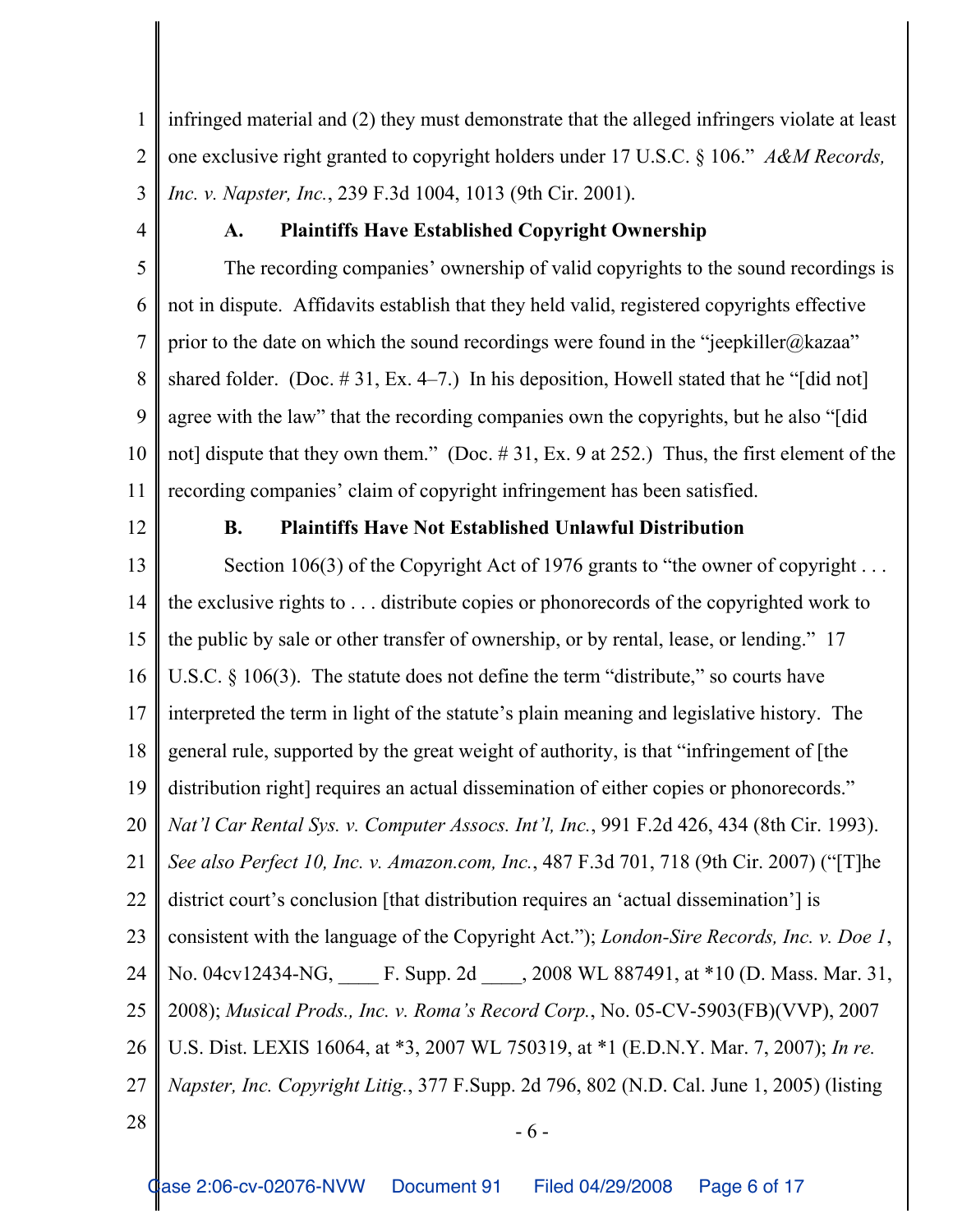1 2 3 4 5 6 7 8 9 10 authority "that supports [the] view that distribution of a copyrighted work requires the transfer of an identifiable copy of that work."); *Paramount Pictures Corp. v. Labus*, 1990 U.S. Dist. LEXIS 11754, at \*14, 1990 WL 120642, at \*4 (W.D. Wis. Mar. 23, 1990); 2 DAVID NIMMER & MELVILLE B. NIMMER, NIMMER ON COPYRIGHT § 8.11[A], at 8-149 (2007) ("Infringement of [the distribution right] requires an actual dissemination of either copies or phonorecords."); 4 WILLIAM F. PATRY, PATRY ON COPYRIGHT § 13:9, at 13-13 (2007) ("Without actual distribution of copies of the [work], there is no violation of the distribution right."); 2 PAUL GOLDSTEIN, GOLDSTEIN ON COPYRIGHT § 7.5.1, at 7:125 to 7:126 (3d ed. 2005) ("[A]n actual transfer must take place; a mere offer for sale will not infringe the right.").

11 12 13 14 15 16 17 The recording companies have provided evidence that their own investigator downloaded 12 of the copyrighted sound recordings from Howell's computer. They have provided no evidence that their investigator or any KaZaA user ever downloaded any of the other 42 copyrighted sound recordings. Nevertheless, the recording companies argue that such evidence is unnecessary to prove a violation of their distribution rights under § 106(3). They assert that Howell violated their distribution right in the sound recordings merely by making them available for the public to copy.

18

### **1. Merely making a copy available does not constitute distribution**

19 20 21 22 23 24 25 26 The recording companies primarily rely upon the decision of the Court of Appeals for the Fourth Circuit in *Hotaling v. Church of Jesus Christ of Latter-Day Saints*, 118 F.3d 199 (4th Cir. 1997). *Hotaling* involved a library that made several unlawful copies of the plaintiff's copyrighted work and sent them to its branch offices around the country. *Id.* at 201. The public was unable to check out the unlawful copies because they were in microfiche form, but could use them within the libraries. *Id.* at 205. The library did not keep records on the public's use of noncirculating microfiche, so the plaintiff was unable to prove that anyone had actually used the unlawful copies. The defendant library

- 27
- $28 \parallel$  7 -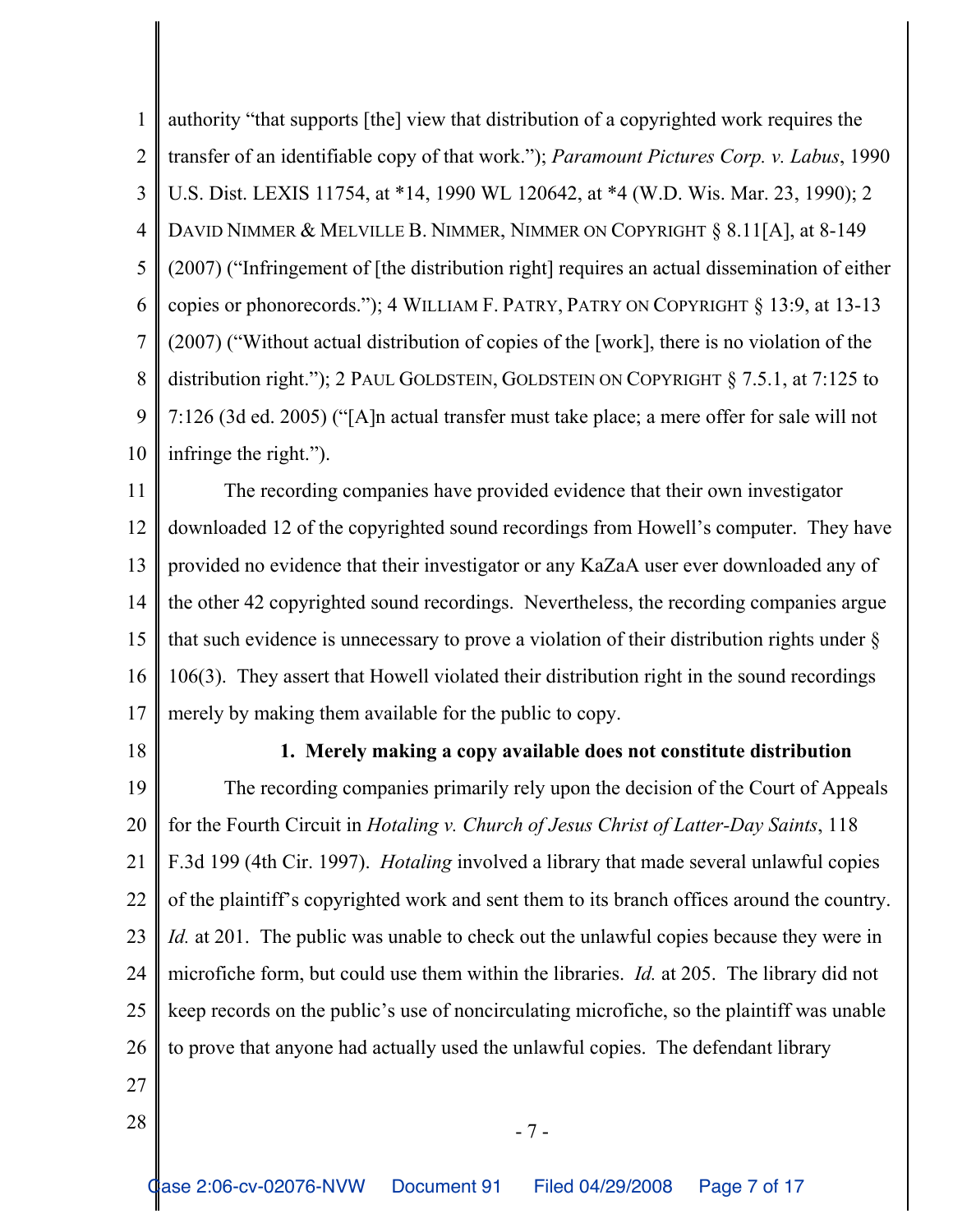1 2 therefore argued that, at most, the plaintiff had proven only an offer to distribute the copyrighted material, not actual distribution. *Id.* at 203.

3 4 5 6 7 8 9 10 11 12 13 14 The court disagreed. It acknowledged that ordinarily "a party must show that an unlawful copy was disseminated 'to the public.'" *Id.* (citing *Nat'l Car Rental Sys.*, 991 F.2d at 434; 2 NIMMER, supra, § 8.11[A] (1996)). In the library's case, however, proof of specific instances of use by the public was "impossible to produce because the infringing library ha[d] not kept records of public use." *Id.* at 204. If the court were to require proof of specific instances of public use in that situation, "a copyright holder would be prejudiced by a library that does not keep records of public use, and the library would unjustly profit by its own omission." *Id.* at 203. The court thought it important that the plaintiff had already proven that the library made unlawful copies and placed them in its branch libraries. It deemed the library to have distributed those unlawful copies when it "list[ed] the work in its index or catalog system, and [made] the work available to the borrowing or browsing public." *Id.*

15 16 17 18 19 20 21 22 23 24 Our circuit has not applied *Hotaling* to impose directly liability on persons making unauthorized copies of copyrighted works available to the public through online filesharing systems. The recording companies point to language in *A&M Records, Inc. v. Napster, Inc.*, where the court stated that "Napster users who upload file names to the search index for others to copy violate plaintiffs' distribution rights." 239 F.3d at 1014. The court cited no precedent and offered no analysis in explanation of that statement. Its review of the issue was cursory because neither party disputed that Napster users were using the system to disseminate actual, unauthorized copies of copyrighted works to the public. *Id.* The central issue in the case was secondary liability for the creators of the Napster file-sharing system.

25 26 27 In a later case, *Perfect 10, Inc. v. Amazon.com, Inc.*, the court grouped the holdings of *Hotaling* and *Napster* together based upon a factual similarity; in both cases "the owner of a collection of works . . . [made] them available to the public." 487 F.3d at

 $28 \parallel -8 -$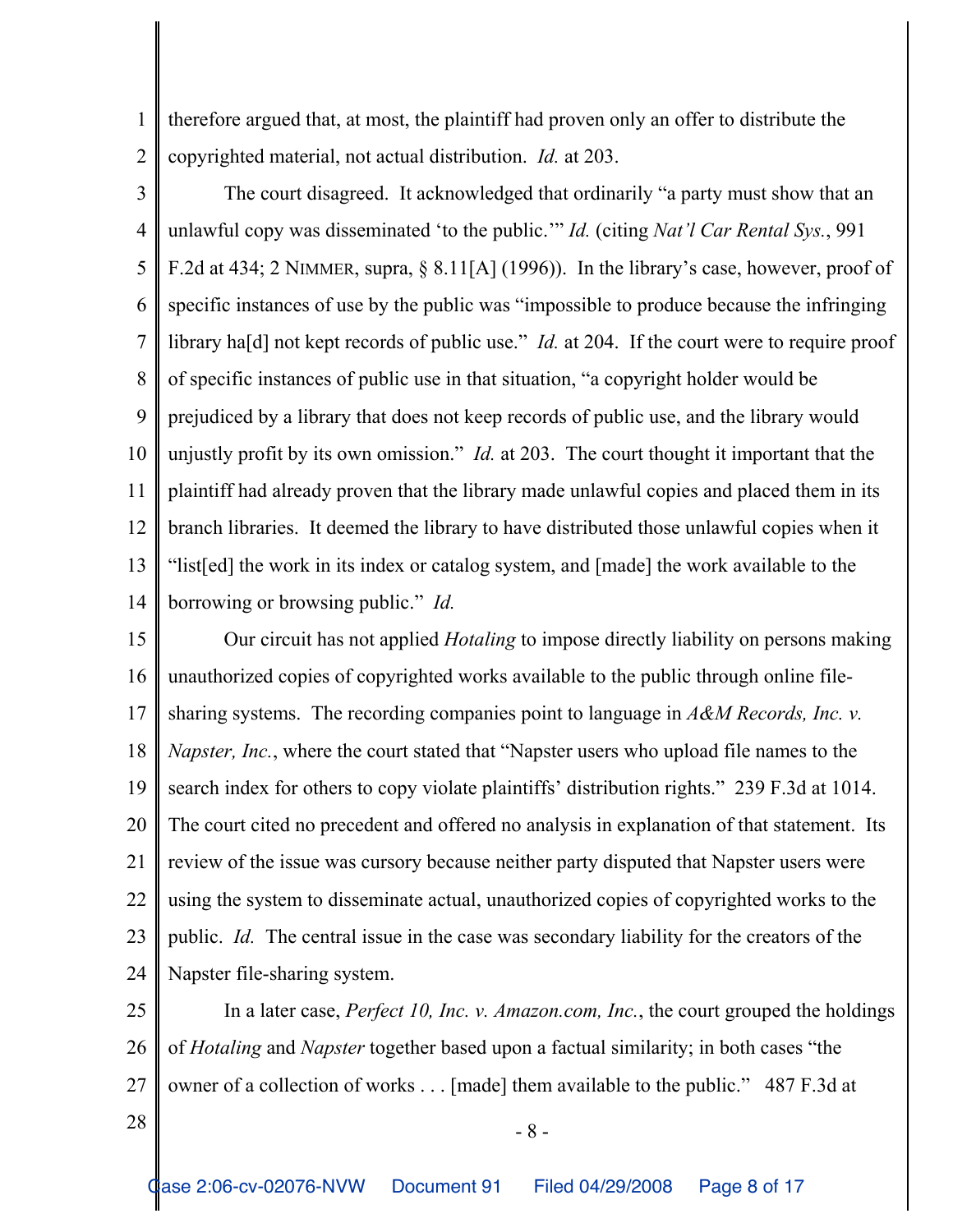1 2 3 4 5 6 7 8 718. Only in such a situation could the holding of *Hotaling* potentially apply to relieve the plaintiff of the burden to prove actual dissemination of an unlawful copy of the work. The defendant in the case did not own a collection of copyrighted works or communicate them to the public, so the court found *Hotaling* inapplicable. However, the court did hold that "the district court's conclusion [that distribution requires an 'actual dissemination'] is consistent with the language of the Copyright Act." *Id.* That holding contradicts *Hotaling* and casts doubt on the single unsupported line from *Napster* upon which the recording companies rely.

9 10 11 12 13 14 15 16 17 18 19 20 21 22 23 24 25 26 27  $28$   $-9$  -District courts have struggled to determine whether the requirement to prove actual dissemination or *Hotaling* should apply to cases of alleged copyright infringement through online file-sharing. *Interscope Records v. Leadbetter*, No. C05-1149-MJP-RSL, 2007 U.S. Dist. LEXIS 29818, at \*9–13, 2007 WL 1217705, at \*3–4 (W.D. Wa. Apr. 23, 2007) (noting but declining to resolve the tension). The majority of district courts have rejected the recording companies' "making available" theory because *Hotaling* is inconsistent with the Copyright Act. *Elektra Entm't Group, Inc. v. Barker*, No. 05-CV-7340 (KMK), 2008 U.S. Dist. LEXIS 25913, at \*25, 2008 WL 857527, at \*6 (S.D.N.Y. Mar. 31, 2008) ("Respectfully, *Hotaling* did not cite any precedent in holding that making copyrighted works available to the public constitutes infringement . . . [its] interpretation, even if sound public policy, is not grounded in the statute.); *London-Sire Records, Inc.*, 2008 WL 887491, at \*9 (noting a "lacuna in the Fourth Circuit's reasoning" because "[i]t is a 'distribution' that the statute plainly requires"); *In re. Napster, Inc. Copyright Litig.*, 377 F. Supp. 2d at 803 (declining to apply *Hotaling* because it is contrary to the weight of authority and "inconsistent with the text and legislative history of the Copyright Act of 1976"); *Arista Records, Inc. v. MP3Board, Inc.*, 00 Civ. 4660 (SHS), 2002 U.S. Dist. LEXIS 16165, at \*13–14, 2002 WL 1997918, at \*4 (S.D.N.Y. Aug. 29, 2002) (declining to apply *Hotaling* because the record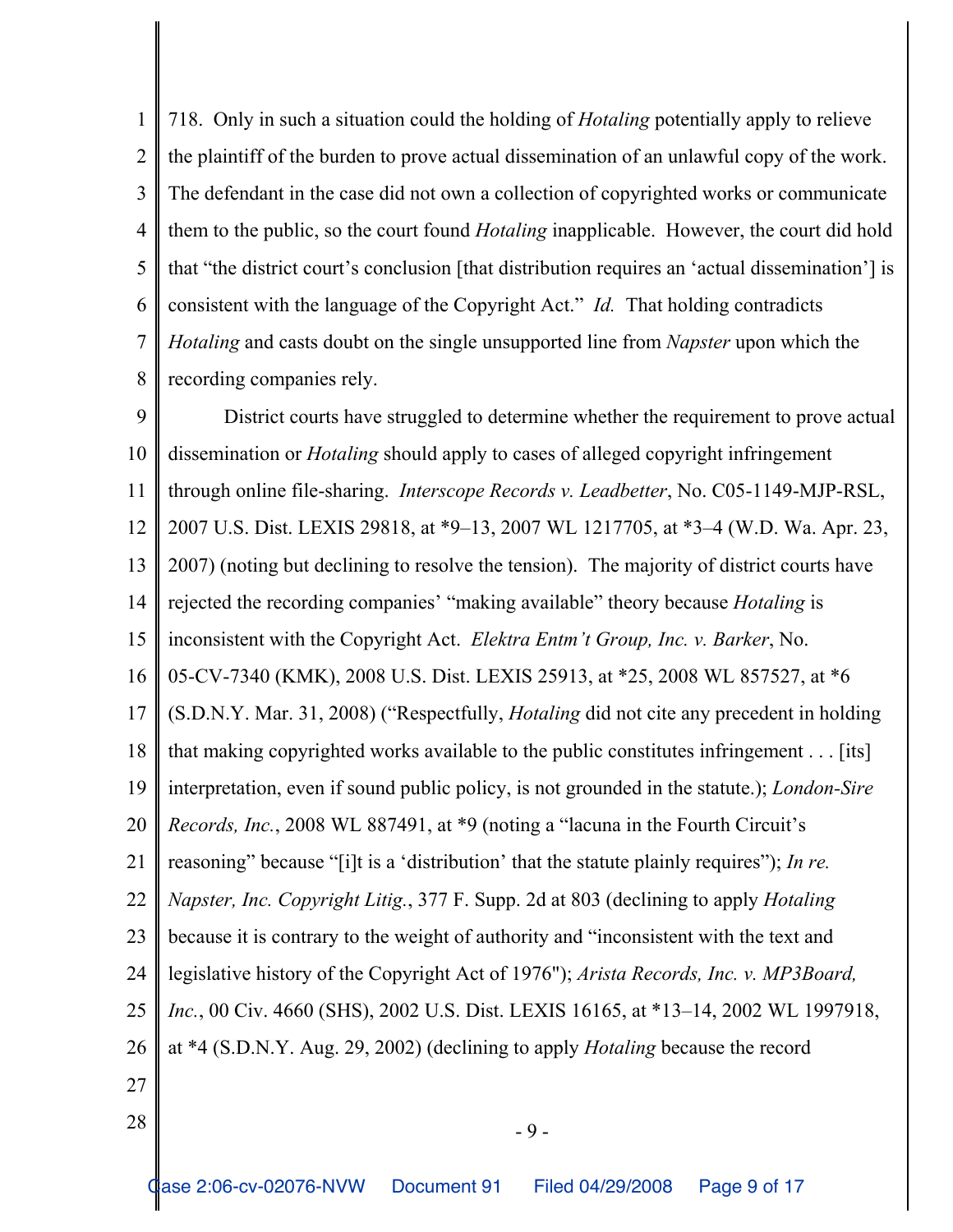1 2 companies had not shown that proof of particular instances of use by the public was "impossible to produce").

3 4 5 6 7 8 9 10 11 12 13 14 15 16 17 18 19 Two courts have concluded that making a work available on a file-sharing network does constitute distribution. *Universal City Studios Prods. LLP v. Bigwood*, 441 F. Supp. 2d 185, 190–91 (D. Me. 2006); *Motown Record Co. v. DePietro*, No. 04-CV-2246, 2007 U.S. Dist. LEXIS 11626, at \*12, 2007 WL 576284, at \*3 (E.D. Pa. Feb. 16, 2007). More frequently, courts have refused to grant defendants' motions to dismiss where the plaintiffs did not prove actual distribution, but have stopped short of approving the "making available" theory. *See, e.g.*, *Interscope Records v. Duty*, No. 05-CV-3744-PHX-FJM, 2006 U.S. Dist. LEXIS 20214, at \*8 n.3, 2006 WL 988086, at \*3 n.3 (D. Ariz. Apr. 14, 2006) ("To be clear, we do not conclude that the mere presence of copyrighted sound recordings in Duty's share file constitutes copyright infringement. We have an incomplete understanding of the Kazaa technology at this stage."); *Arista Records LLC. v. Greubel*, 453 F. Supp. 2d 961, 971 (N.D. Tx. 2006) (denying the motion to dismiss "[g]iven that the complaint must be liberally construed in favor of Plaintiffs at this stage of the proceedings."); *Warner Bros. Records, Inc. v. Payne*, No. W-06-CA-051, 2006 U.S. Dist. LEXIS 65765, at \*11, 2006 WL 2844415, at \*4 (W.D. Tx. 2006) ("[T]he Court is not prepared at this stage of the proceedings to rule out the Plaintiffs' 'making available' theory as a possible ground for imposing liability.").

20 21 22 23 24 25 26 27 The court agrees with the great weight of authority that  $\S 106(3)$  is not violated unless the defendant has actually distributed an unauthorized copy of the work to a member of the public. The statute provides copyright holders with the exclusive right to distribute "copies" of their works to the public "by sale or other transfer of ownership, or by rental, lease, or lending." 17 U.S.C. § 106(3). Unless a copy of the work changes hands in one of the designated ways, a "distribution" under § 106(3) has not taken place. Merely making an unauthorized copy of a copyrighted work available to the public does not violate a copyright holder's exclusive right of distribution.

 $28 \parallel -10 -$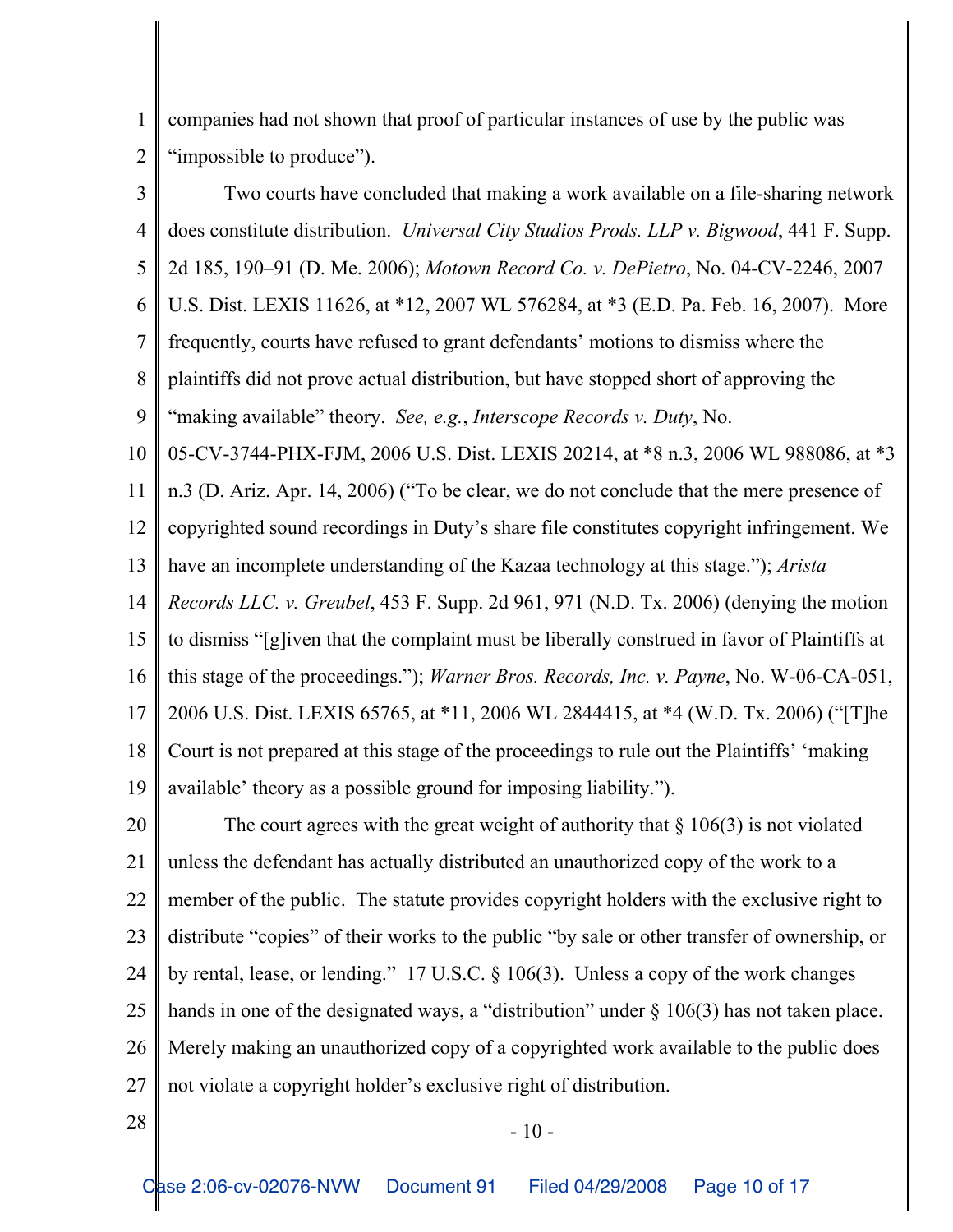1 2 3 4 5 6 7 8 9 10 11 12 As *Hotaling* seems to suggest, evidence that a defendant made a copy of a work available to the public might, in conjunction with other circumstantial evidence, support an inference that the copy was likely transferred to a member of the public. *See London-Sire Records, Inc.*, 2008 WL 887491, at \*10 ("The Court can draw from the Complaint and the current record a reasonable inference . . . that where the defendant has completed all the necessary steps for a public distribution, a reasonable fact-finder may infer that the distribution actually took place."); PATRY, supra, § 13:9 at 13-15 ("The majority's decision [in *Hotaling*] can be saved only if it is read to rest on an evidentiary probability that there had been an actual loan of the copy."). On its own, however, it does not prove that the copy changed hands. It only shows that the defendant attempted to distribute the copy, and there is no basis for attempt liability in the statute, no matter how desirable such liability may be as a matter of policy.

13

### **2. An offer to distribute does not constitute distribution**

14 15 16 17 18 19 20 21 The recording companies disagree, arguing that although the term "distribution" is not explicitly defined by the statute, it is synonymous with the term "publication," which the statute defines to include "[t]he offering to distribute copies or phonorecords to a group of persons for purposes of further distribution, public performance, or public display." 17 U.S.C. § 101. Therefore, the argument goes, if Howell offered to distribute the copyrighted works to the public for purposes of further distribution, he distributed the works within the meaning of  $\S$  106(3). Some support for equating the two terms does exist.

22 23 24 25 26 27 The Supreme Court has observed that  $\S 106(3)$  "recognized for the first time a distinct statutory right of first publication, which had previously been an element of the common-law protections afforded unpublished works." *Harper & Row Publishers, Inc. v. Nation Enters.*, 471 U.S. 539, 552 (1985). The Court noted that the legislative history of the statute confirms that "Clause (3) of section 106 establishes the exclusive right of publications." *Id.* (quoting H.R. No. 94-1476, at 62 (1976)). Relying on these

 $28$   $-11$  -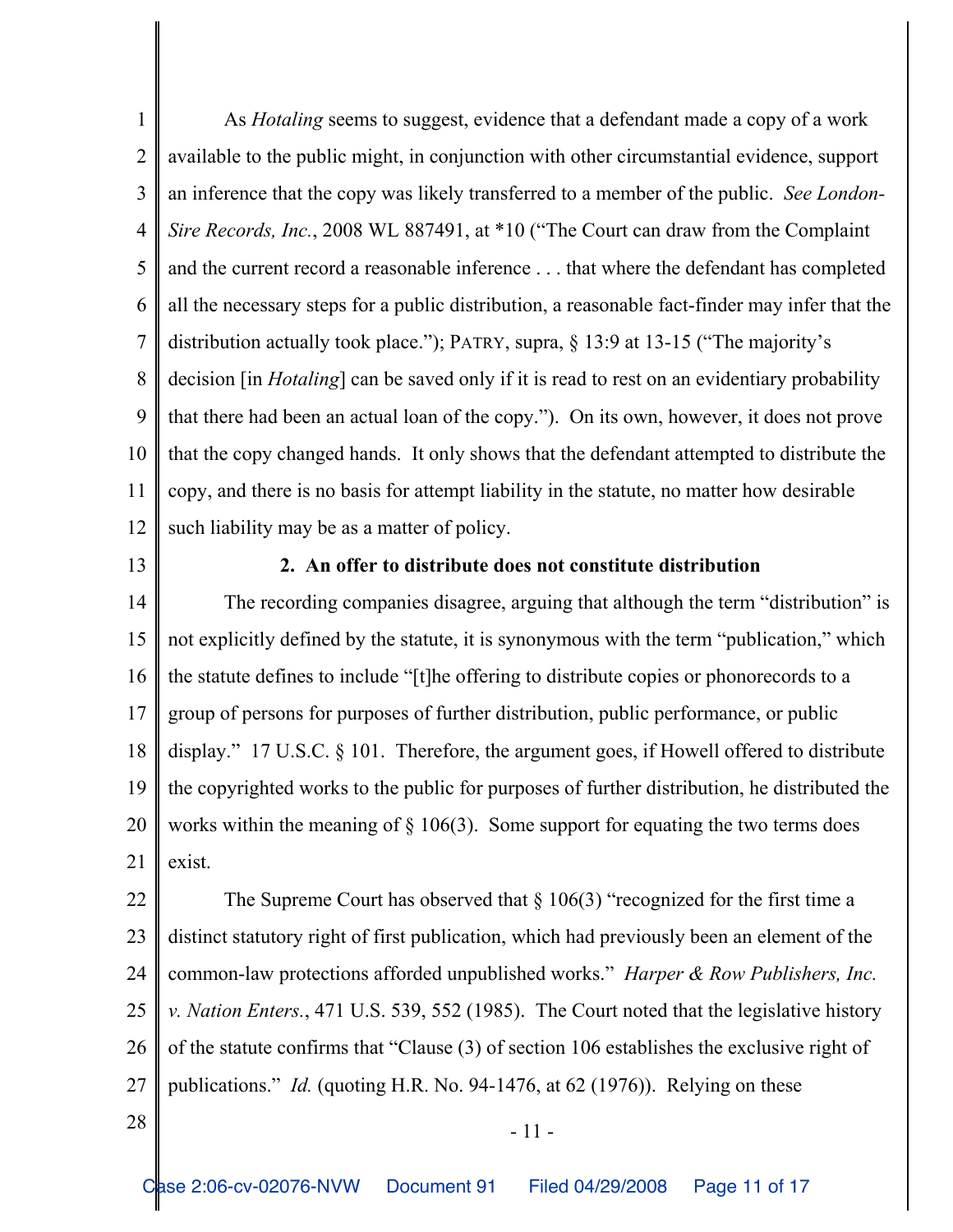1 2 3 4 5 6 7 8 9 10 11 12 13 14 15 authorities, several courts have held that the terms publication and distribution are synonymous, so where a defendant's act fulfills the definition of "publication" provided by the statute, it also constitutes a "distribution" under § 106(3). *See Agee v. Paramount Communs.*, 59 F.3d 317, 325 (2nd Cir. 1995); *Ford Motor Co. v. Summit Motor Prods., Inc.*, 930 F.2d 277, 299 (3rd Cir. 1991); *Barker*, 2008 U.S. Dist. LEXIS 25913, at \*18, 2008 WL 857527, at \*5; *Atl. Recording Corp. v. Anderson*, Civil Action No. H-06-3578, slip op. at 12–13 (S.D. Tex. Mar. 12, 2008); *Payne*, 2006 U.S. Dist. LEXIS 65765, at \*11, 2006 WL 2844415, at \*4; *In re. Napster*, 377 F. Supp. 2d at 803–04. However, the definition of "publication" provided by the statute is essentially a codification of case law concerning the effect of first publication on an author's intellectual property rights. *John G. Danielson, Inc. v. Winchester-Conant Props., Inc.*, 322 F.3d 26, 36 (1st Cir. 2003) (citing 1 NIMMER, supra, § 4.04 (2001)); *Siegel v. Time Warner Inc.*, 496 F. Supp. 2d 1111, 1150 (C.D. Cal. 2007). It is not clear that the terms "publication" and "distribution" are synonymous outside the context of first publication, which was the subject of discussion in *Harper & Row*.

16 17 18 19 20 21 22 23 24 25 26 As one court has put it, the definition of publication in  $\S$  101 of the statute makes clear that all distributions to the public are publications, but it does not state that all publications are distributions. *London-Sire Records, Inc.*, 2008 WL 887491, at \*10. The statute's definition of "publication" includes "distribution of copies . . . to the public" and "offering to distribute copies . . . for purposes of further distribution." The inverse proposition, that all "publications" are "distributions," appears nowhere in the statute or the legislative history. Moreover, the definition of "publication" in § 101 is truly unhelpful in explicating the meaning of the term "distribution" used in  $\S$  106(3). Read as the record companies suggest, the definition would state that a "distribution" is a "distribution" or an "offering to distribute." One cannot assume that the terms are absolutely synonymous in the face of such an unsatisfactory definition.

- 27
- $28$   $-12$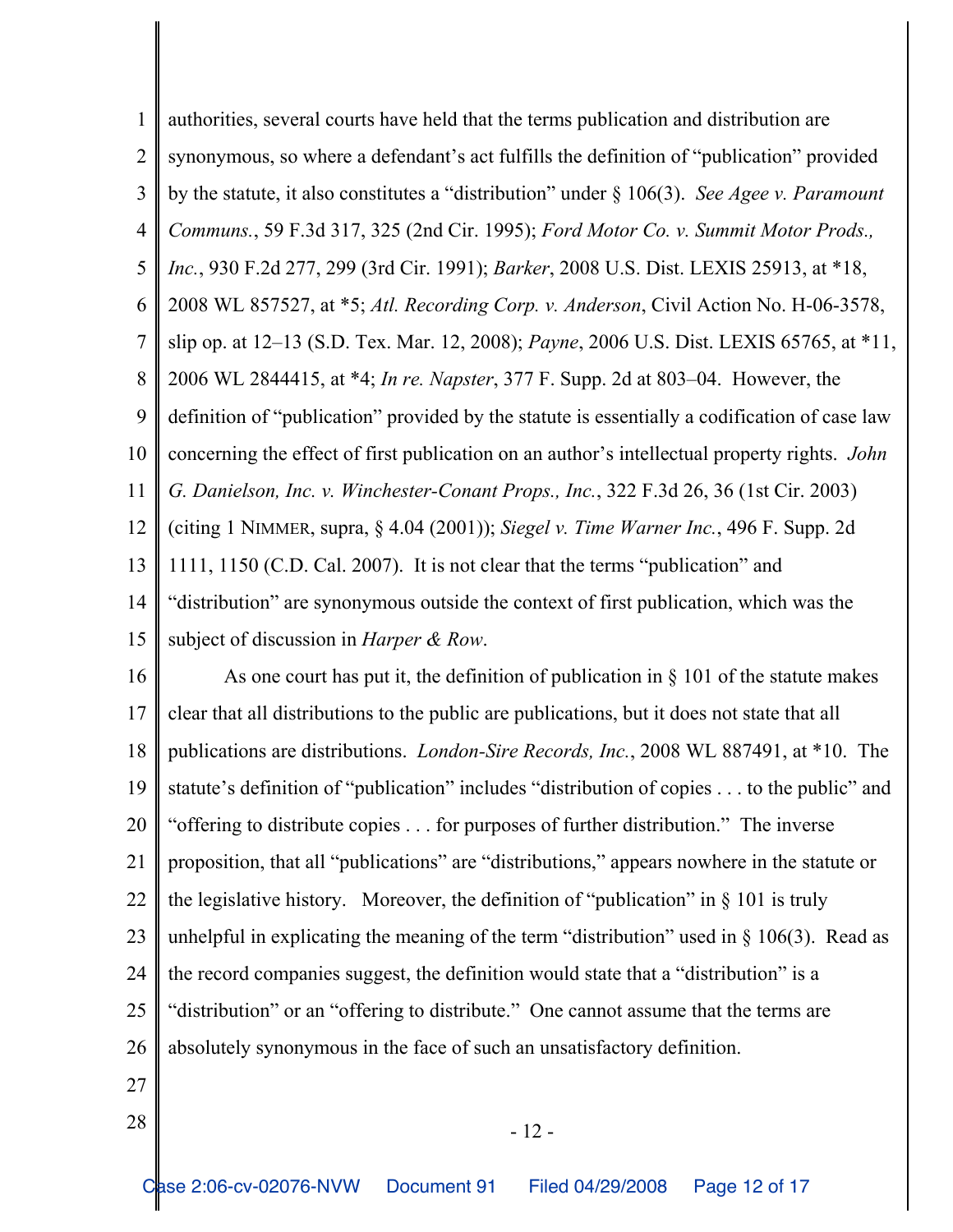1 2 3 4 5 6 7 8 9 10 11 12 13 14 15 16 17 The scope of the term distribution is only defined within  $\S$  106(3) itself, as a "sale or other transfer of ownership" or a "rental, lease, or lending" of a copy of the work. The plain meaning of that section requires an identifiable copy of the work to change hands in one of the prescribed ways for there to be a distribution. It is untenable that the definition of a different word in a different section of the statute was meant to expand the meaning of "distribution" and liability under § 106(3) to include offers to distribute. Courts should not impute such an oblique method to Congress. Rather, courts are to give meaning to Congress' choice to use the word "distribution" in  $\S$  106(3) rather than the expressly defined term "publication." *See Padash v. INS*, 358 F.3d 1161, 1169 n.7 (9th Cir. 2004) (refusing to "import the definition" of one term onto another because "the use of different words or terms within a statute demonstrates that Congress intended to convey a different meaning for those words"). A plain reading of the statute indicates that a publication can be either a distribution or an offer to distribute for the purposes of further distribution, but that a distribution must involve a "sale or other transfer of ownership" or a "rental, lease, or lending" of a copy of the work. The recording companies have not proved an actual distribution of 42 of the copyrighted sound recordings at issue, so their motion for summary judgement fails as to those recordings.

18

#### **3. Howell may not be responsible for any distribution**

19 20 21 22 23 24 25 26 27  $28 \parallel$  - 13 -The recording companies' investigator, MediaSentry, did download 12 of the copyrighted sound recordings from Howell's computer. The recording companies assert that they have proven actual distribution for at least those 12 recordings. Amicus curiae, Electronic Frontier Foundation ("EFF"), responds that a copyright owner cannot infringe its own copyright, so its agent also cannot infringe the copyright owner's rights when acting on the owner's behalf. But the recording companies obviously did not intend to license MediaSentry to authorize distribution or to reproduce copies of their works. Rather, "the investigator's assignment was part of [the recording companies'] attempt to stop [Howell's] infringement," and therefore the 12 copies obtained by MediaSentry are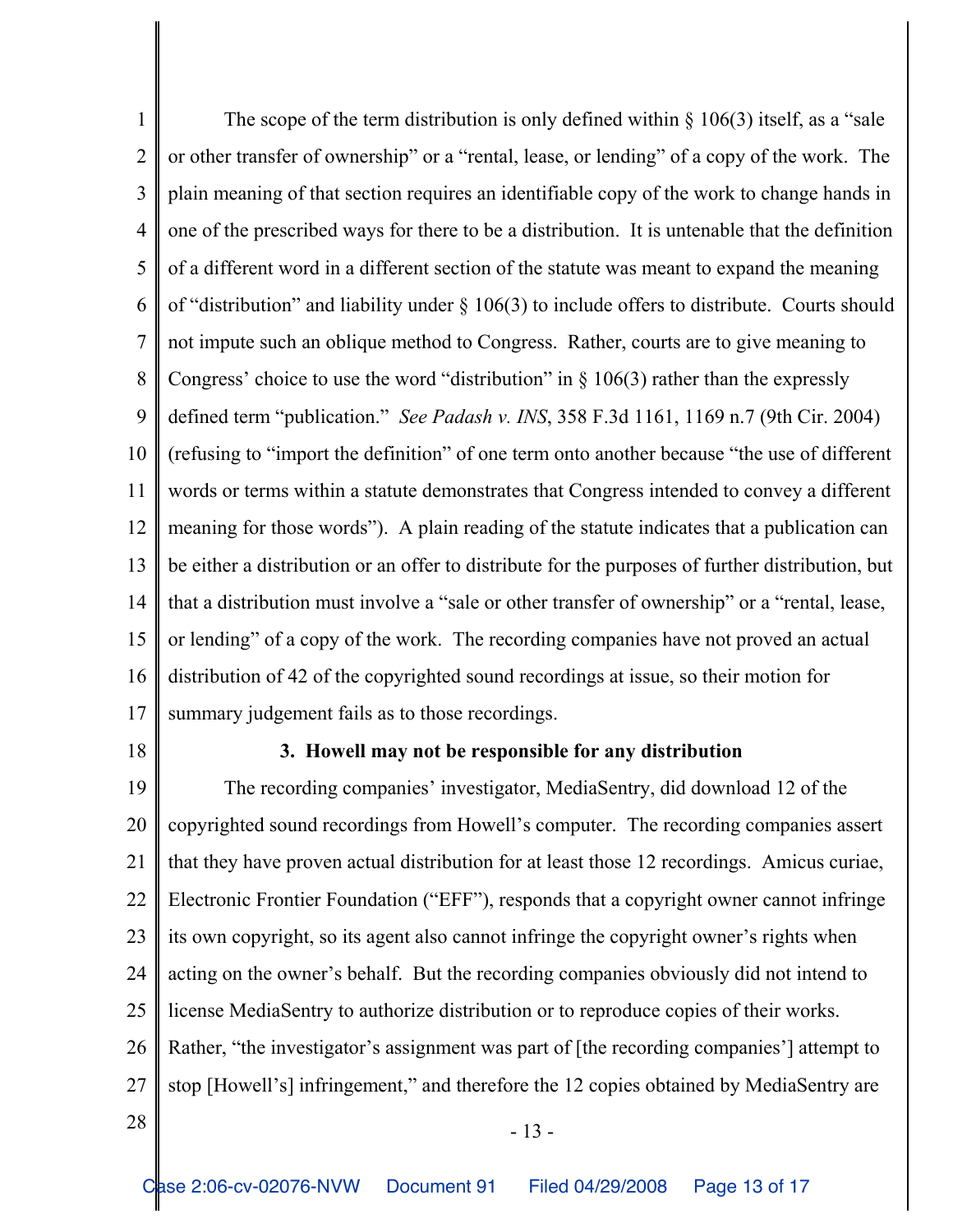1 2 3 4 5 6 7 8 9 10 11 12 13 unauthorized. *Olan Mills, Inc. v. Linn Photo Co.*, 23 F.3d 1345, 1348 (8th Cir. 1994) (citing other instances of "investigative schemes that have been upheld in other copyright enforcement cases"). *See also Leadbetter*, 2007 U.S. Dist. LEXIS 29818, at \*12–13, 2007 WL 1217705, at \*4 (accepting that distribution to a copyright holder's investigator would be a copyright violation). EFF has not cited a single case to the contrary. The closest they come is a case that states that a copyright owner cannot prove *actual* damages if infringing copies were sold only to the owner's agent. *Higgins v. Detroit Educ. TV Found.*, 4 F. Supp. 2d 701, 705 (E.D. Mich. 1998). In this suit, the recording companies have requested statutory damages, not actual damages, and it is well recognized that "[a] plaintiff may elect statutory damages 'regardless of the adequacy of the evidence offered as to his actual damages.'" *Columbia Pictures Indus. v. Krypton Broad. of Birmingham, Inc.*, 259 F.3d 1186, 1194 (9th Cir. 2001) (citing NIMMER, supra, § 14.04 (2000)).

14 15 16 17 18 19 20 21 22 23 24 25 26 27 Nevertheless, the record in this case does not conclusively indicate that Howell was responsible for making the 12 downloaded recordings publicly available. A reasonable trier of fact could conclude that it was Howell who placed the copyrighted files into his shared file folder; Howell admitted that he downloaded KaZaA onto the computer, that he created the KaZaA user account through which the files were made available to the public, and that he authorized sharing other types of files. On the other hand, Howell has sworn that he did not place the copyrighted sound recordings in the shared folder, has testified that other users of the computer could be responsible, and has identified evidence purportedly showing that the Kazaa program was, without his authorization, making files not in the shared folder available for download. Viewing all the evidence in the light most favorable to Howell, there exists a disputed issue of fact regarding Howell's responsibility for sharing the files. Accordingly, the recording companies' motion for summary judgment is also denied with respect to the 12 copies downloaded by MediaSentry.

 $28$   $-14$  -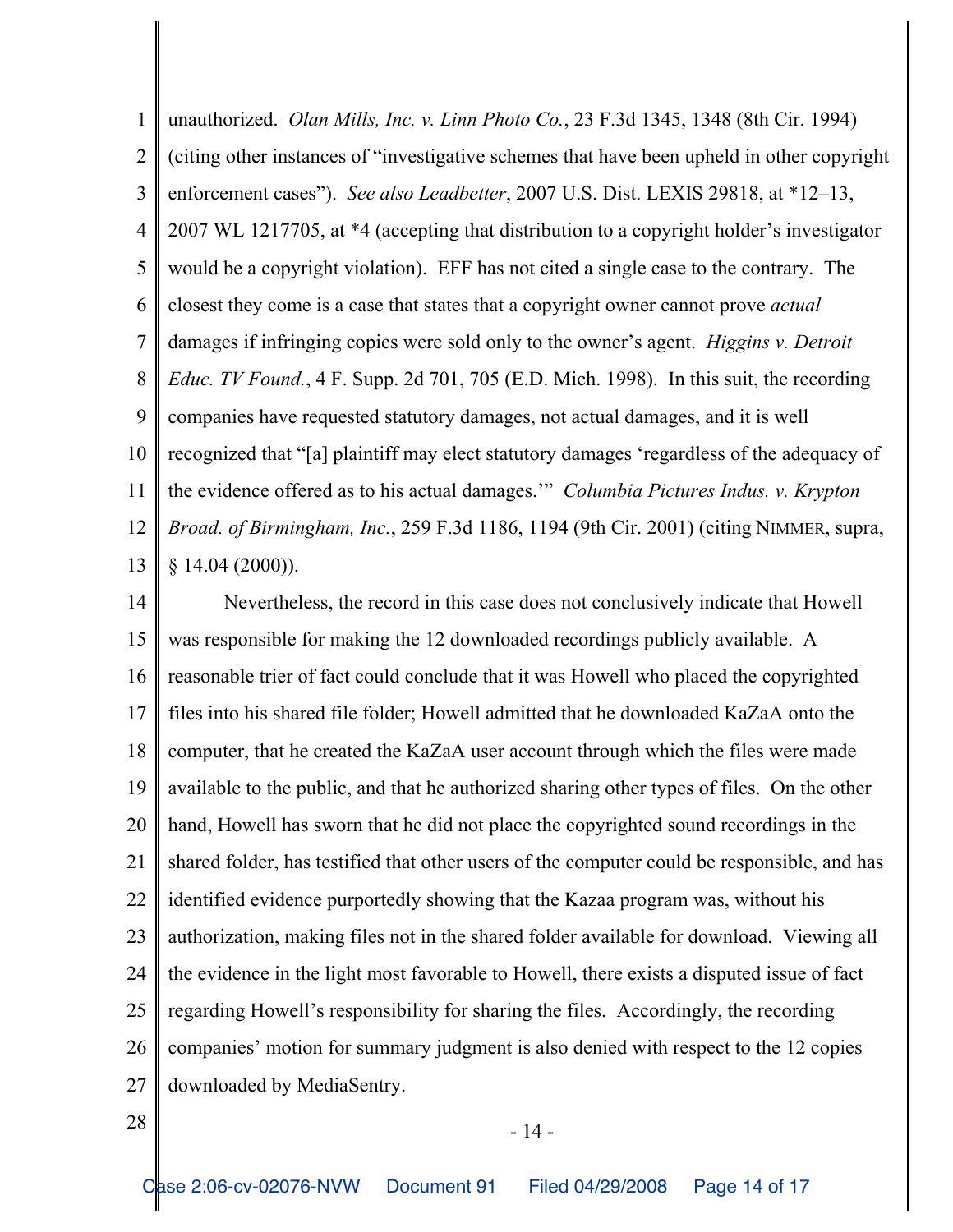## **4. Insufficient evidence of primary versus secondary liability**

2 3 4 5 6 7 8 9 10 The recording companies motion for summary judgment also fails because they have not proved that a KaZaA user who places a copyrighted work into the shared folder distributes a copy of that work when a third-party downloads it. Under their theory, a KaZaA user transfers a copy of the work to a third party and is therefore liable as a primary infringer of the distribution right. However, in the KaZaA system the owner of the shared folder does not necessarily ever make or distribute an unauthorized copy of the work. The owner certainly does not distribute the copy that resides in the shared folder, for that copy never leaves its location on the owner's hard drive. Rather, a copy of the copy in the shared folder is made.

11 12 13 14 15 16 17 18 19 20 21 22 23 24 25 If the owner of the shared folder simply provides a member of the public with access to the work and the means to make an unauthorized copy, the owner is not liable as a primary infringer of the distribution right, but rather is potentially liable as a secondary infringer of the reproduction right. *See* PATRY, supra, § 13:11.50 at 13-26 to 13-27 (explaining that technically, "third parties are reaching into the individuals' hard drive and taking an electronic file," so "the individual who has the work on his or her hard drive [can potentially be sued] for contributory infringement of the reproduction right" but not primary infringement of the distribution right). The courts and commentators have recognized that making a copyrighted work and the facilities to copy it available to another implicates contributory, not direct, liability for copyright infringement. 3 NIMMER, supra, § 12.04[A][3][b], at 12–87 (2007). For example, where a business rents customers video cassettes and a room for viewing the cassette, the business is liable for contributory infringement, not direct infringement, of a copyright holder's public performance right. *Columbia Pictures Indus., Inc. v. Aveco, Inc*, 800 F.2d 59, 62 (3rd Cir. 1986).

26 27 The recording companies' motion is based solely on Howell's direct liability for violating the distribution right. Their motion fails because they have not explained the

1

 $28 \parallel$  - 15 -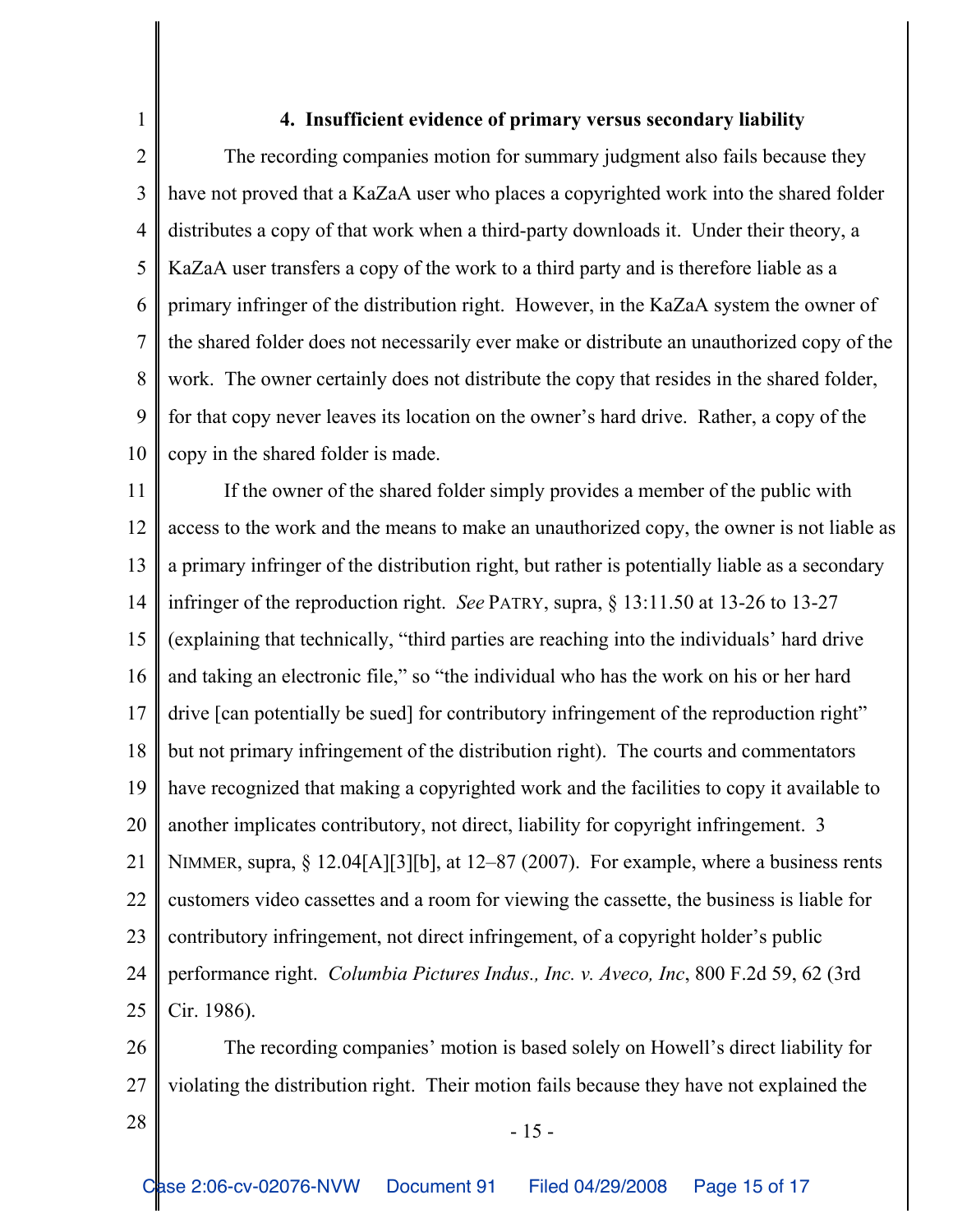1 2 3 4 5 6 7 architecture of the KaZaA file-sharing system in enough detail to determine conclusively whether the owner of the shared folder distributes an unauthorized copy (direct violation of the distribution right), or simply provides a third-party with access and resources to make a copy on their own (contributory violation of the reproduction right). *See A&M Records v. Napster, Inc.*, 239 F.3d 1004, 1012 (9th Cir. 2001) (explaining that in the Napster system, it is the requesting user's computer that establishes a connection with the host user and downloads a copy of the contents).

8 9 10 11 12 13 14 15 16 17 18 19 20 21 22 Furthermore, if contributory liability applies, the recording companies must still prove that a third-party actually obtained an unauthorized copy of the work to impose liability on Howell. The statutory basis for such contributory liability is found in the Copyright Act of 1976's provision to a copyright holder of the exclusive rights "to do and to authorize" certain acts listed in § 106, including distribution. 17 U.S.C. § 106. Our circuit has noted that use of the phrase "'to authorize' was simply a convenient peg on which Congress chose to hang the antecedent jurisprudence of third party liability." *Subafilms, Ltd. v. MGM-Pathe Commc'ns Co.*, 24 F.3d 1088, 1093 (9th Cir. 1994) (quoting 3 NIMMER, supra, § 12.04[A][3][a], at 12-84 n.81 (1993)). It "was not meant to create a new form of liability for 'authorization' that was divorced completely from the legal consequences of authorized conduct." *Id.* at 1092. Our circuit therefore agrees that a defendant can only be held contributorily liable if a direct or primary infringement has been proved. *Id.* (citing extensive support for this conclusion), *accord Latin Am. Music Co. v. Archdiocese of San Juan*, 499 F.3d 32, 46 (1st Cir. 2007) (citing *Venegas-Hernandez v. ACEMLA*, 424 F.3d 50, 57–59 (1st Cir. 2005)).

23 **IV. Conclusion**

24 25 26 27 The court is not unsympathetic to the difficulty that Internet file-sharing systems pose to owners of registered copyrights. Even so, it is not the position of this court to respond to new technological innovations by expanding the protections received by copyright holders beyond those found in the Copyright Act.

 $28 \parallel$  - 16 -